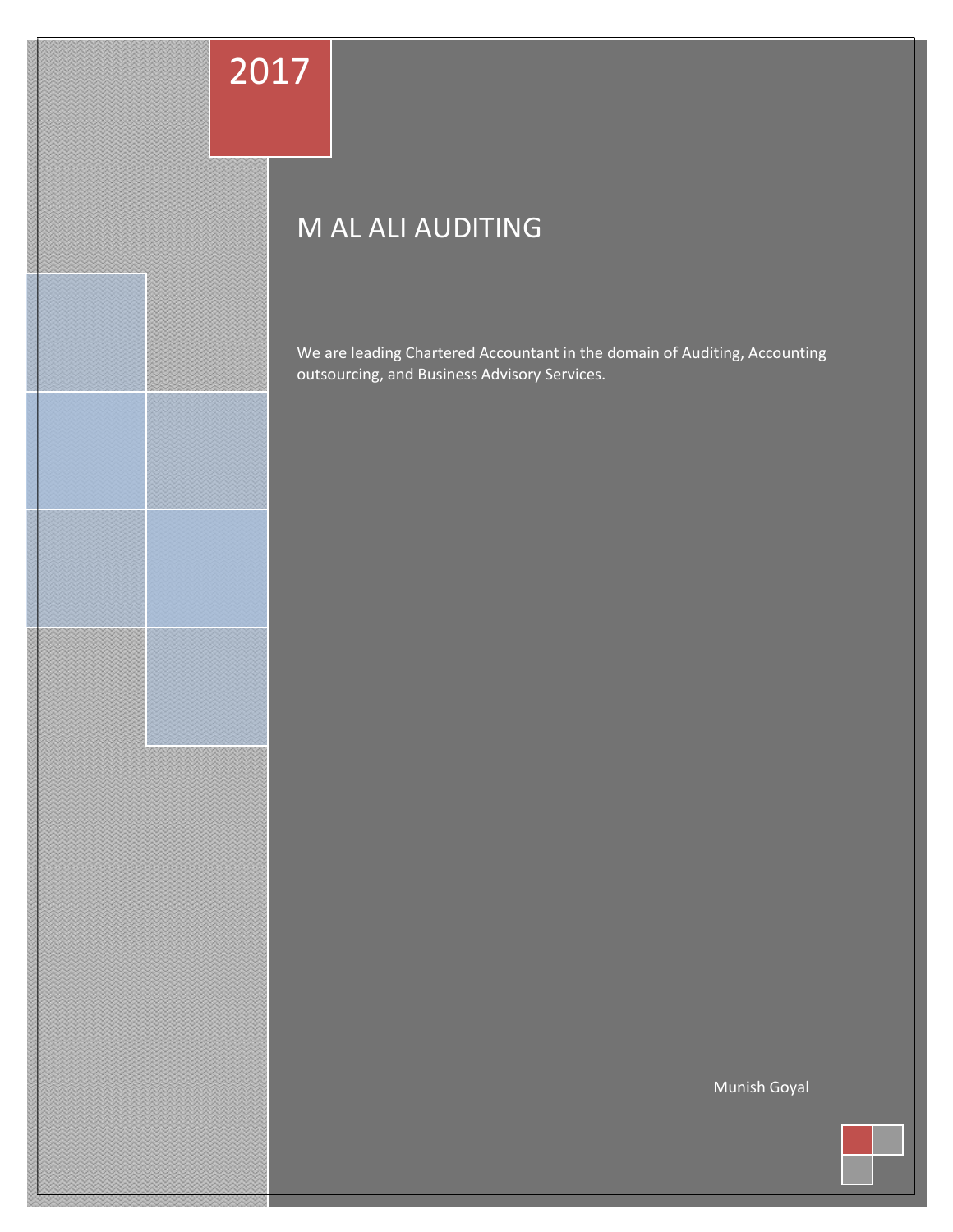### Detail of t1he Companies

|                               | 1. Mahesh Management Consultants Established: |                                                                                                                                                     | October 2006                                                                            |
|-------------------------------|-----------------------------------------------|-----------------------------------------------------------------------------------------------------------------------------------------------------|-----------------------------------------------------------------------------------------|
|                               |                                               | <b>Activity:</b>                                                                                                                                    | <b>Management Consultancy &amp;</b><br><b>Accountancy Outsourcing</b>                   |
|                               |                                               | Promoter:                                                                                                                                           | CA. Mahesh Kumar Goyal (Ex)<br><b>CA. Poojan Mahesh Kumar</b>                           |
|                               |                                               | Shareholder:                                                                                                                                        | Poojan Mahesh Kumar                                                                     |
|                               |                                               | Sponsor:                                                                                                                                            | Mr. Ahmed Yousif Ali Ramadhan                                                           |
|                               | 2. M Al Ali Auditing                          | Established:                                                                                                                                        | <b>June 2010</b>                                                                        |
|                               |                                               | <b>Activity:</b>                                                                                                                                    | <b>Auditing &amp; allied services</b>                                                   |
|                               |                                               | Promoter:                                                                                                                                           | Mr. Ahmed Yousif Ali Ramadhan<br>CA. Mahesh Kumar Goyal (Ex)<br><b>CA. Munish Goyal</b> |
|                               |                                               | Manager:                                                                                                                                            | <b>CA. Munish Goyal</b>                                                                 |
|                               |                                               | Sponsor:                                                                                                                                            | Mr. Ahmed Yousif Ali Ramadhan                                                           |
| 3.                            | <b>Registered Office</b>                      | Suite No 304, P.o. Box: 171492, Al Ras Building, Deira, Dubai,<br>U.A.E                                                                             |                                                                                         |
| 4.                            | <b>Branch offices</b>                         | a) P.O. Box: 52699, Hamriyah Free Zone, Sharjah<br><b>U.A.E.</b>                                                                                    |                                                                                         |
|                               |                                               | b) Kohat Enclave, Pitam pura, Delhi, India                                                                                                          |                                                                                         |
| 5. Registered with Free zones |                                               | Registered Auditor with all Free Zones, like Jafza, Dafza,<br>DMCC, JLT, RFTZ, Rakia, Hamriyah free Zone, Saif Zone,<br>Ajman free Zone, TECOM etc. |                                                                                         |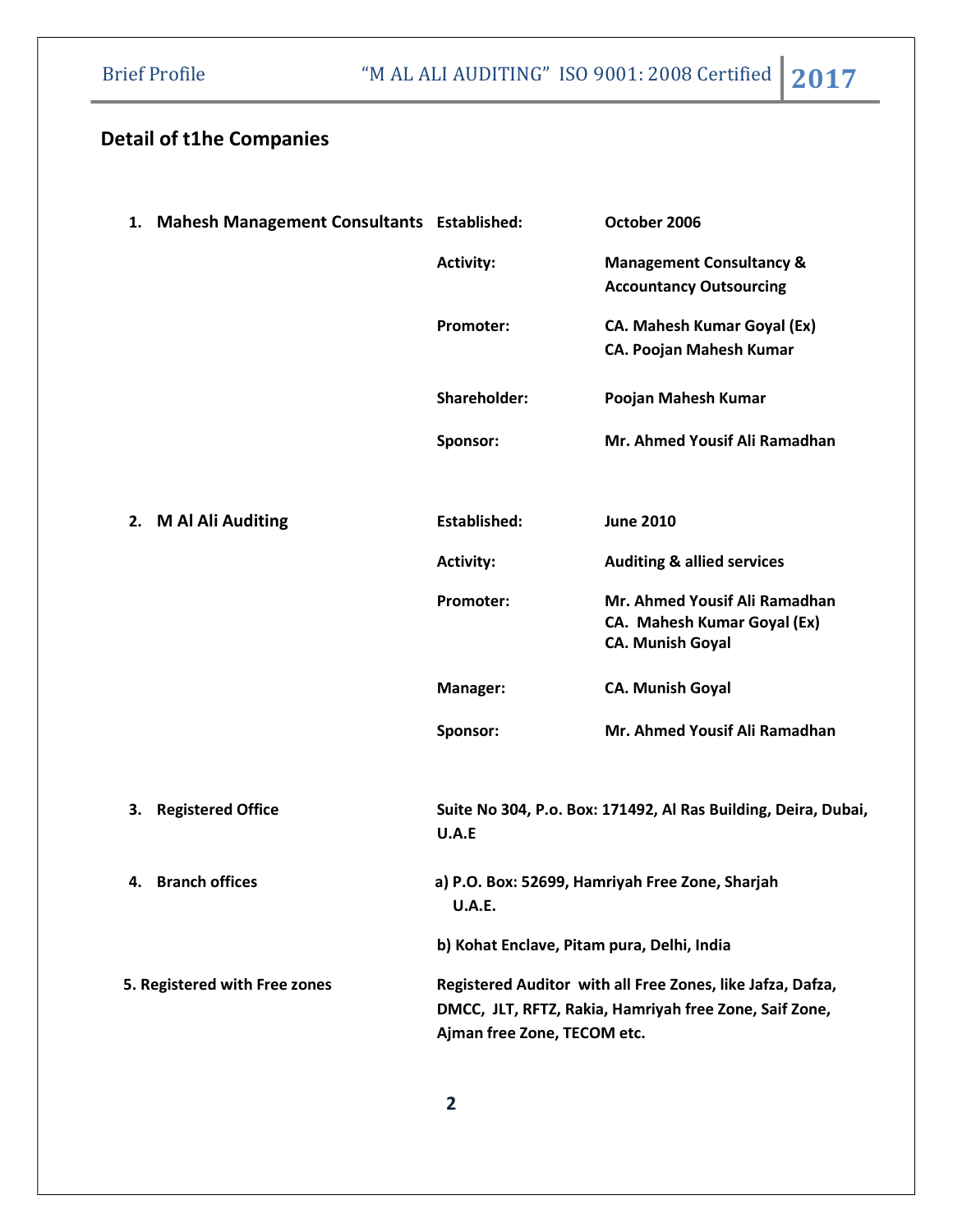#### CONSULTANCY PROFILE

#### About Us

Mr. (Ex) Mahesh Kumar has started his carrier in 1981 as practicing Chartered Accountant in New Delhi under the name of "Mahesh Goyal & Associates" providing the services in the domain of Taxation, Auditing, Bank Audit, Accountancy and allied management advisory services.

Mahesh Management Consultants (MMC) and "M AL ALI Auditing" are the firms of Chartered Accountants based out at Dubai, UAE. Both the firms has evolved under the dynamic leadership of Mr. (Ex) Mahesh Kumar Goyal into an expert institution offering solutions to the enterprises with an array of business solution and services offered. The firm has rich experience in diverse business areas enabling it to render broad spectrum of Management, Financials & Auditing Services. We have established a reputation in problem solving with the highest level of integrity. We have a team of professionals that can work with clients through pure advisory/ consultancy engagement, and operational support.

Firms' takes complete accountability of successful delivery of services and create a smooth transaction while maintaining transparency during the entire process. We take back office outsourcing work like, accountancy to enabling clients to concentrate on their core business functions.

We have experience of 3 decades in advising/servicing investors/clients in the India & UAE and over these years has established network of contents; created operational base in the UAE and in India; earn the interest of clients and organizations in its advisory capabilities.

#### Our Vision

Our vision is to achieve global excellence in providing legal & financial services by meeting exceeding International Standards.

#### Our Mission

Our Mission is to provide complete financials solutions under one roof on a timely, fair & ethical basis thereby fortifying our client position in the market. We have a plan to expand our services; thereby will open our office in each emirates and free zones as per the business viability.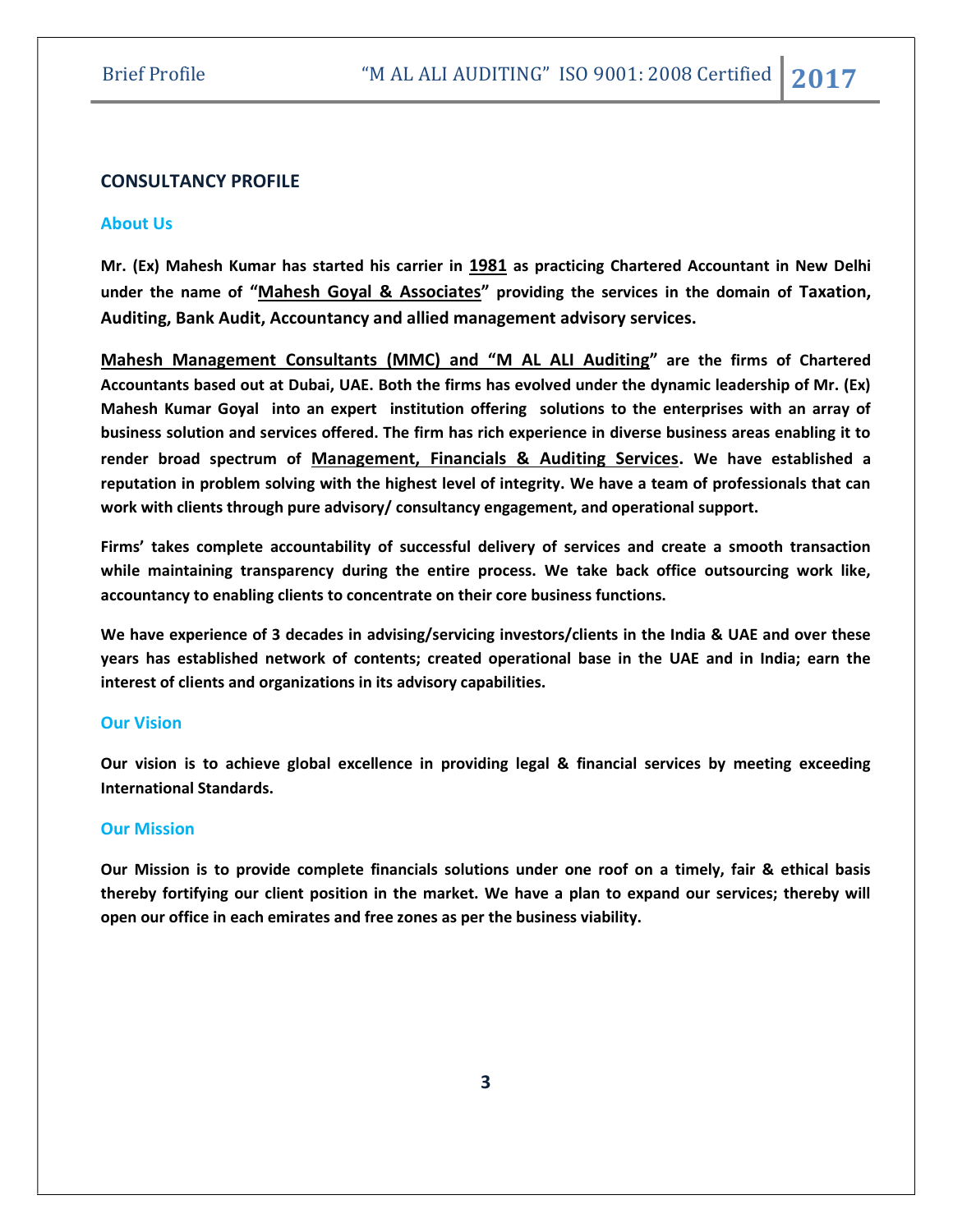### SERVICES OFFERED

Business Setup

Business Advisory

VAT

Auditing Services

Accounting Outsourcing

Corporate Finance and Project finance

We provide the end to end solution for incorporation of UAE LLC, Offshore Companies formation & establishing FZE/FZC

Firms' provide the advisory services on business valuation, due diligence and Project report.

We are Expert in VAT related services and our expert team can handle our kind of projects like

- Review the existing set up of clients and assist them to incorporate changes compatible to VAT
- Providing retainer ship services on monthly/quarterly basis for VAT compliances.
- Assist clients for VAT Registration, Filling of the periodic returns, Assisting in making the VAT Payments etc.

We provide the services of Internal & Management Audit and report thereon to the management concerning the status of company internal working system and areas of risk therein and provide value addition by giving valuable suggestion to improve the system

Statutory Audit is done according to the auditing standard and the financials statements are prepared & disclosures are made according to the International Financial Reporting Standards (IFRS).

Managing efficient accounting process is one of our competencies. We provide the back office accounting solutions for long term as well as short terms assignments at client place or at our office depend on the client requirement. Apart from that we provide services for offshore Accounting, Transition of accounting process from overseas and local entities & Set up of centralized accounting process.

Firm act an advisor for corporate finance and project reports.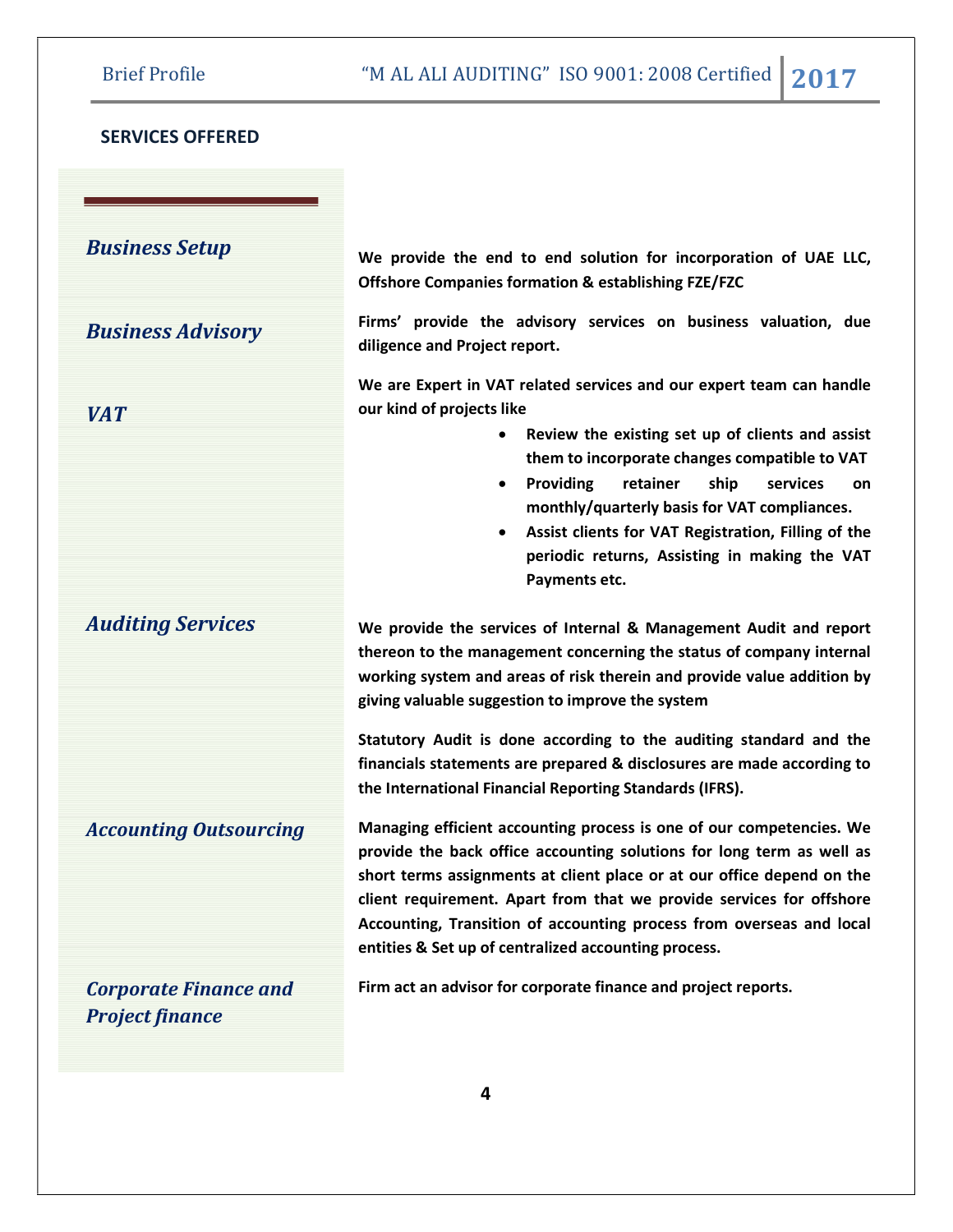#### PROFILE OF THE CORE TEAM MEMBERS

#### Mr. Ahmed Yousif Ali Ramadhan

Mr. Ahmed, UAE national & founder member, is a commerce graduate and having 18 years of exposure in auditing & accounting domains and also have done diploma in California USA. During the currency of his working he held the prominent position in various government offices, i.e. Ministry of labor, The National Human Resources Development & Employment Authority, Dubai and also holds the position of CEO of few companies.

#### CA. MAHESH KUMAR GOYAL (EX)

Founder Member Mr. MAHESH KUMAR GOYAL had over 25 years of post qualification experience in the field of auditing & taxation consultancy. His vision leadership, motivation and commitment to his team have been instrumental in MMC & M AL ALI AUDITING emerging as a leading player in the region.

#### MUNISH GOYAL (CA, CS, ICWA)

Managing Partner, a qualified Chartered Accountant, Company Secretary and Cost Accountant (Rank Holder) having in depth Knowledge in the U.A.E. for the past 12 years. During these years he has done and reviewed work of other professional staff which has made him to have a strong audit experience and adherence to the provisions of International Financial Reporting Standards (IFRS). With his strong local knowledge about the company formations at mainland, offshore and free zones law with which he can provide a one stop solution for business community.

Besides that he is having experience for providing advisory services for Project & Trade finance and Business Valuation of Small and medium enterprises.

#### SUSHIL BAHL (CA, CS)

He is a qualified versatile Chartered Accountant & Company Secretary and having post qualification experience of more than 33 years in India and outside India across different industries like Electronic, Chemicals, Trading, Travel, and Vocational Education Industry. During his experience he has worked with large business houses in India and also with renowned group of Saudi Arabia for more than 6 years. His expertise is in accounts, finance, Private Equity, Taxation, Budgeting, Auditing, Commercial and Legal. He has many abilities in the field of negotiations, leadership, analytical, management and organizing the company affairs.